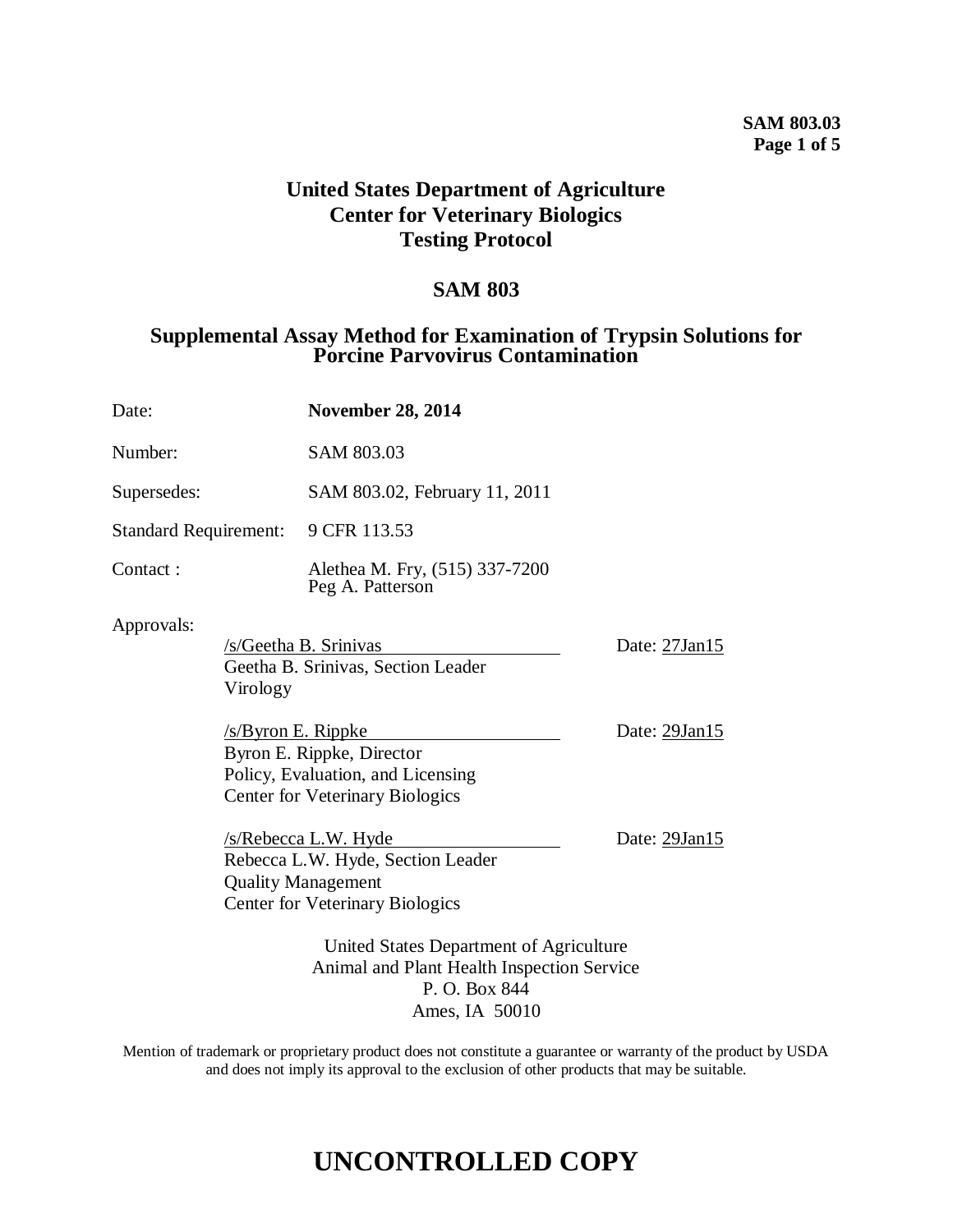#### **Table of Contents**

- **1. Introduction**
- **2. Materials**
	- **2.1 Equipment/instrumentation**
	- **2.2 Reagents/supplies**
- **3. Personnel qualifications/training**
- **4. Performance of the Test**
- **5. Report of Test Results**
- **6. References**
- **7. Summary of Revisions**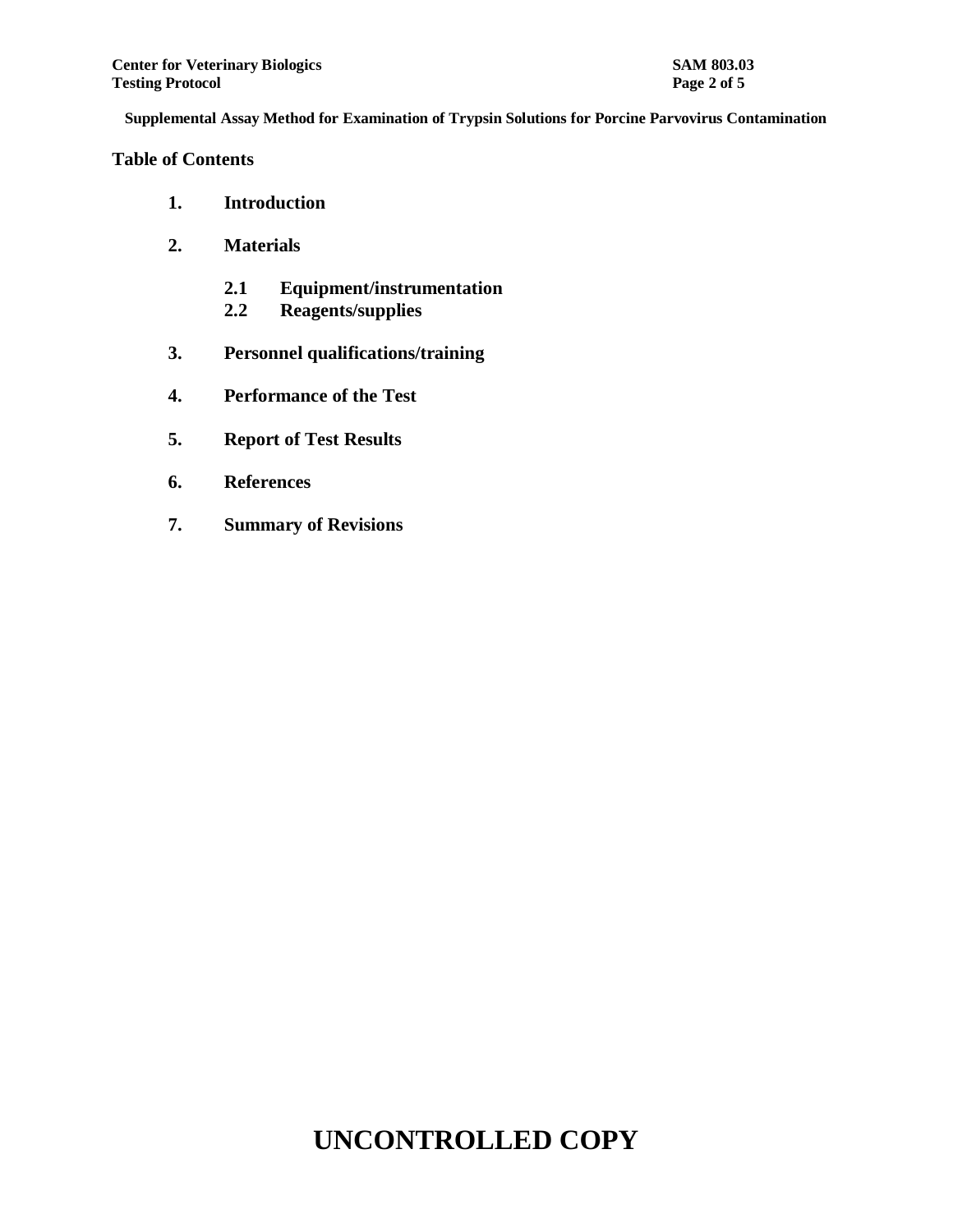#### **1. Introduction**

This Supplemental Assay Method (SAM) describes an *in vitro* test method that uses a cell culture system and uses different methods, e.g., immunofluorescence, hemagglutination, and aniline dye staining, to determine whether trypsin contains endogenous porcine parvovirus (PPV).

# **2. Materials**

# **2.1 Equipment/instrumentation**

Equivalent equipment or instrumentation may be substituted for any brand name listed below.

**2.1.1** A supply (8 or more) of sterile plastic or glass tissue culture flasks of at least  $75$ -cm<sup>2</sup> surface area each

**2.1.2** At least 2 racks of sterile Leighton tubes with coverslips or 2 flats of Tech slides

# **2.2 Reagents/supplies**

Equivalent reagents or supplies may be substituted for any brand name listed below.

**2.2.1** Porcine parvovirus susceptible cells, either primary embryonic or a swine cell line, which will grow out in 4 to 5 days

**2.2.2** A certified contamination free bovine calf serum

**2.2.3** A medium that has been found of sufficient nutriative value to grow a monolayer of primary swine kidney cells in 4 to 6 days. Suggested media are CMRL (Grand Island Biological Company) or Alpha MEM (Flow Laboratories), both supplemented with 1% sodium pyruvate and containing 50 mcg Gentimycin per mL.

**2.2.4** Porcine parvovirus fluorescent antibody conjugate

**2.2.5** An aniline dye stain that will demonstrate intranuclear inclusion bodies (e.g., May Gruenwald-Giemsa or Shorr's)

**2.2.6** Guinea pig red blood cells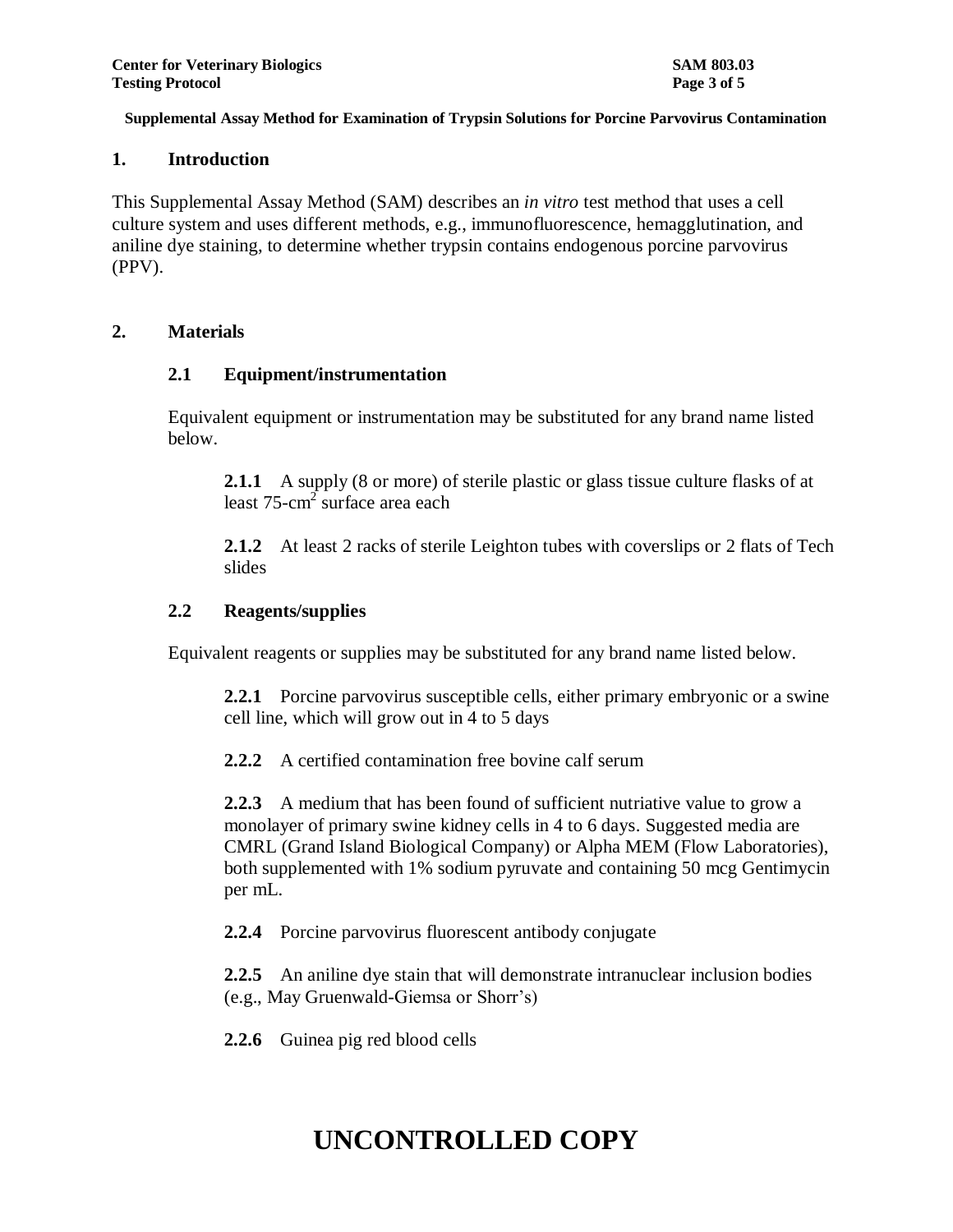# **3. Personnel qualifications/training**

Personnel performing the test must have experience or training in this protocol. This includes knowledge of aseptic biological laboratory techniques and preparation, proper handling and disposal of biological agents, reagents, tissue culture samples, and chemicals. Personnel must also have knowledge of safe operating procedures and policies, as well as training in the operation of the necessary laboratory equipment listed in **Section 2.1**.

# **4. Performance of the Test**

**4.1** All operations involving trypsin, until it is inoculated, are conducted at ice bath temperature.

**4.2** Five grams of trypsin are put into solution in a sufficient volume to fill the head of a high speed centrifuge. For example, 5 gms in 162.0 mL (a 3.09% solution) will fill the 50 Ti head of a Spinco L-2 Sterile rabbit serum at 2% level may be used to mark the pellet area and provide a cushion.

**4.3** The filtered solution is then filled into the centrifuge tubes and centrifuged at 80,000 x g for 1 hour. The supernatant material is decanted and discarded. The area where the pellet would be normally found in each tube is scraped with a small sterile metal spatula into 0.2 to 0.3 mL of sterile distilled water. The material is aspirated with a sterile 10-mL syringe with an attached 6-inch metal cannula and all material is pooled.

**4.4** The reconstituted material is divided into 2 equal aliquots and inoculated into 2 flasks containing freshly seeded swine cells. The containers are then incubated until confluent monolayers form (4 to 7 days). Two cell control flasks are set up in parallel.

**4.5** After the cells are confluent, the cells in both the inoculated and the control flasks are scraped off with a rubber policeman or removed by pre-tested clean trypsin and the material pooled as to test material or control. Further dispersion of the cells is made by forcing them through a syringe and 20-gauge needle. When it is observed that the cells are well broken apart, they are centrifuged at slow speed and reconstituted in fresh media to original volume and 2 fresh flasks reseeded as well as 10-12 Leighton tubes or 5-6. Tech slides for both inoculated and controls Incubation is as before.

**4.6** The 3rd day postseeding and every day thereafter, 2 test coverslips or 1 test Tech slide and 2 control coverslips or 1 Tech slide are stained with anti-porcine parvovirus fluorescent antibody conjugates. This is continued until the flasks are ready to subculture. If typical nuclear staining is observed, the fluid from the inoculated flasks is saved when the subculture is made, and PPV may be further verified by a hemagglutination test.